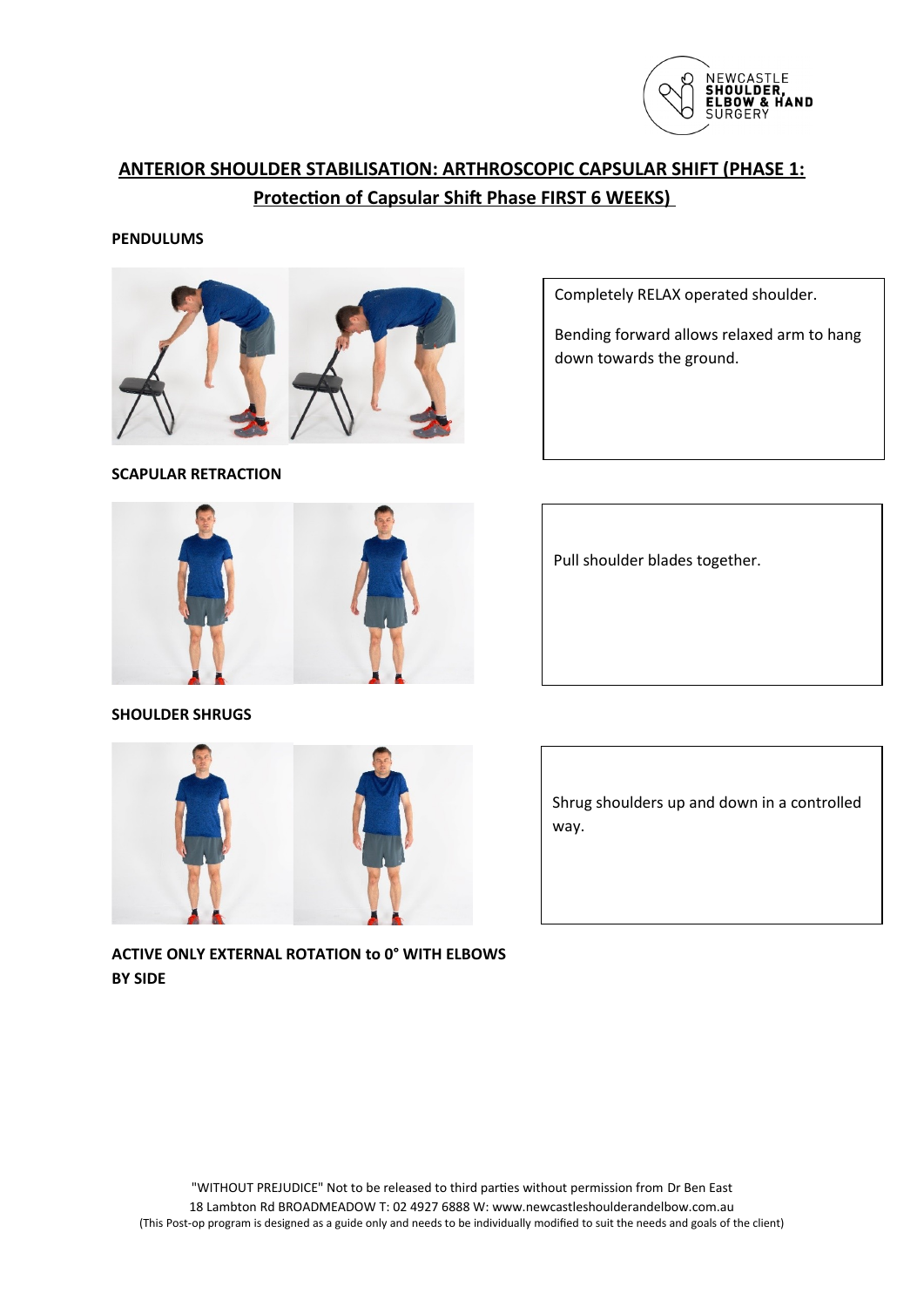



Rotate your arm(s) outward making sure you keep your elbows by your side. Only rotate out to 12 o'clock.

#### **ACTIVE ASSISTED FLEXION IN LYING**



#### **ACTIVE ASSISTED FLEXION SLIDING HAND ALONG TABLE**

Lie on your back. Grasp your operated arm with your unaffected arm/hand.

Move your operated arm 'up and over' your head. Try not to tense your operated shoulder too much as this will lessen your range and make the movement more uncomfortable.



Slide your hand along a table. Can place hand on a cloth to make it slide easier.

## **ACTIVE ASSISTED ABDUCTION SLIDING HAND ALONG TABLE**

 Slide your hand along a table. Can place hand on a cloth to make it slide easier. MUST have palm facing down & elbow crease facing forward. May bend elbow to 90° & slide forearm.

"WITHOUT PREJUDICE" Not to be released to third parties without permission from Dr Ben East 18 Lambton Rd BROADMEADOW T: 02 4927 6888 W: www.newcastleshoulderandelbow.com.au (This Post-op program is designed as a guide only and needs to be individually modified to suit the needs and goals of the client)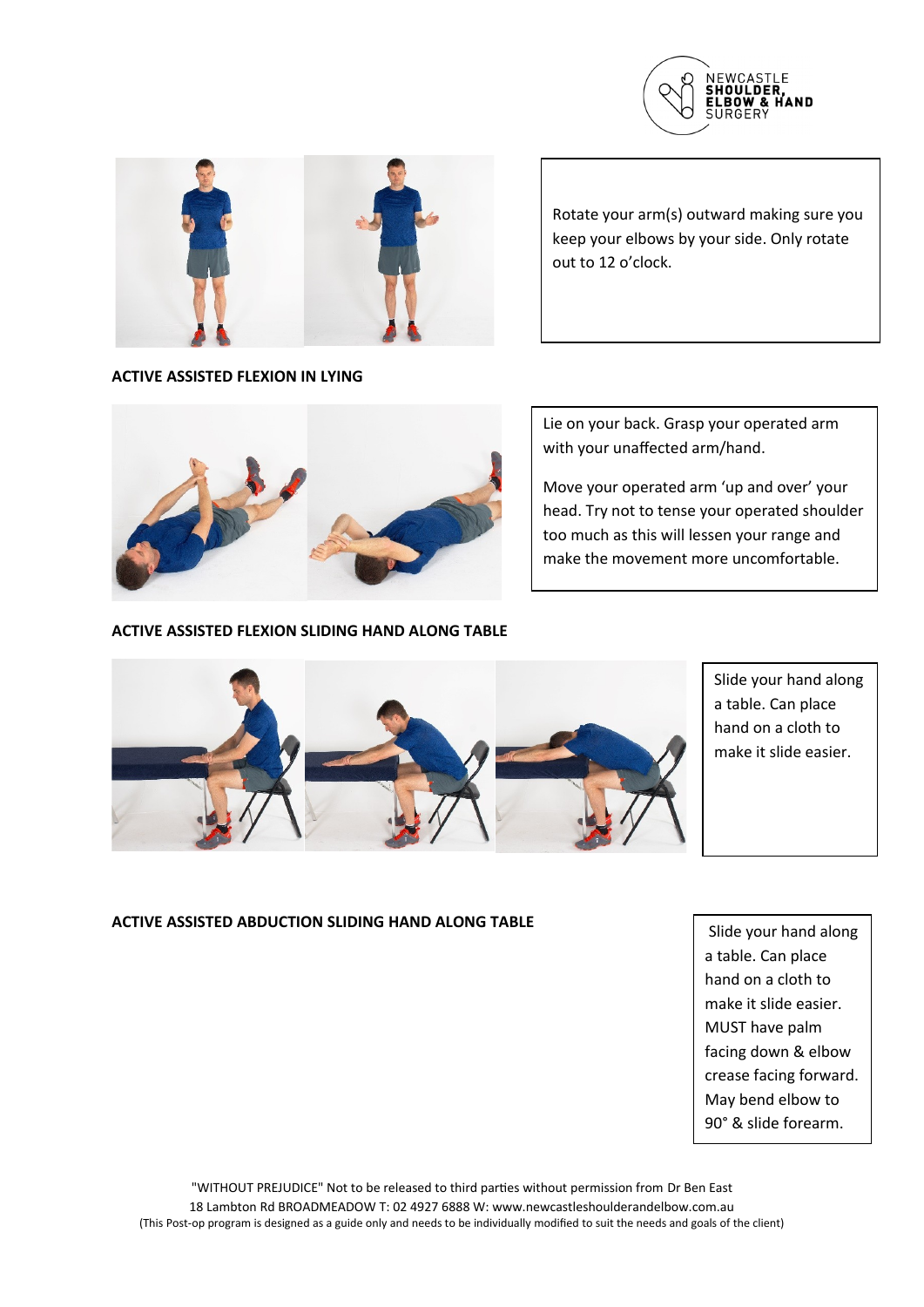



**CATERPILLARS UP WALL** 



The purpose of caterpillars up the wall is to allow the friction created by your hand on the wall to lessen the weight of your arm. This makes it easier for your shoulder muscles to lift the arm. Add to this, initially helping with your other arm, allows for a smooth transition towards normal lifting over this Phase 2 period.

## **ACTIVE ABDUCTION WITH NO COMBINED EXTERNAL ROTATION**



Keep elbow bent and hand pointing forward as shown throughout the movement to make sure you don't combine external rotation with it. Lift arm out to side.

**FLEXION & EXTENSION ACTIVE RANGE OF MOVEMENT (elbow bent or straight)**